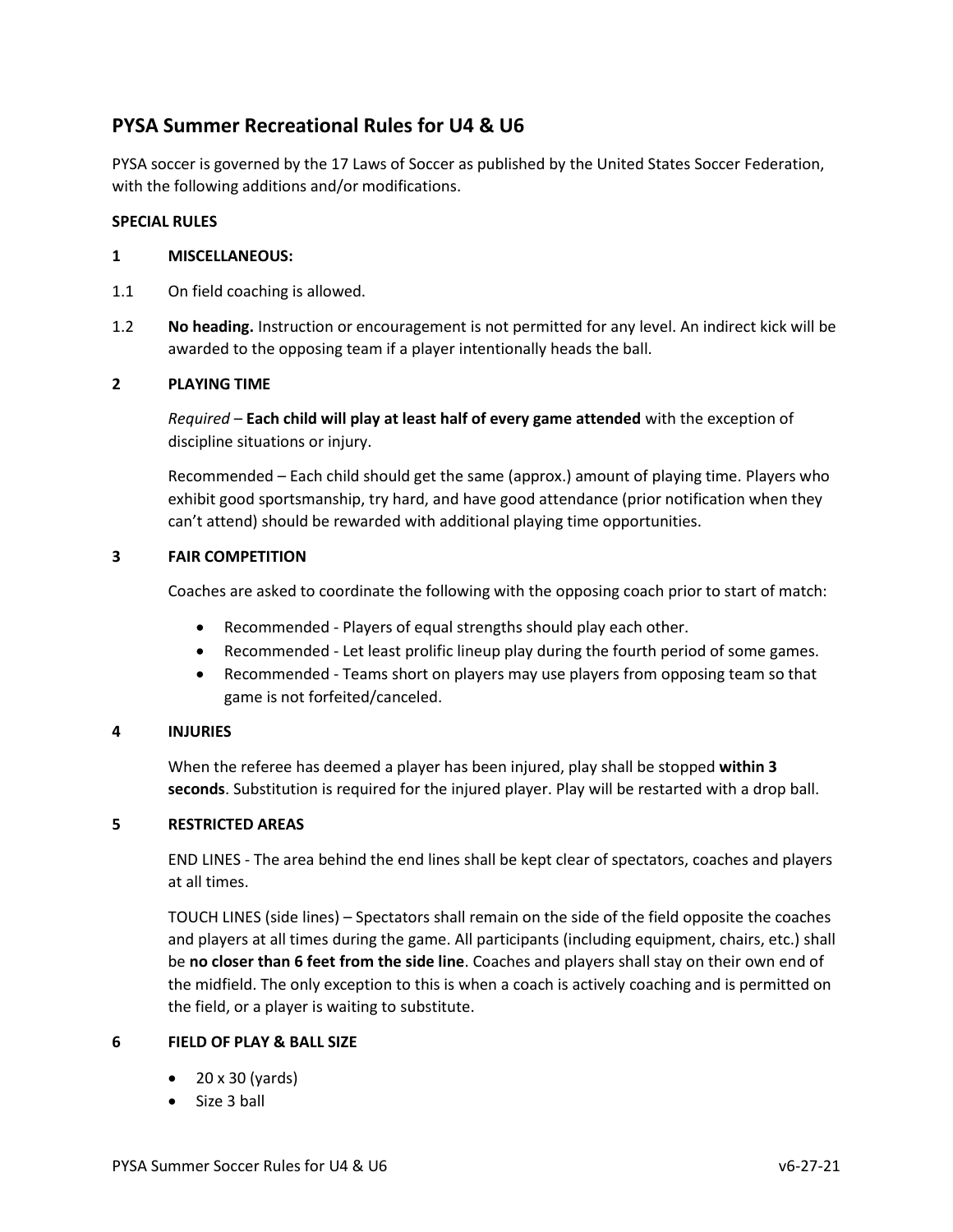## **7 NUMBER OF PLAYERS & FORMAT**

A match is played by two teams, each consisting of three players on the field at a time. There are no goalkeepers.

**Only players rostered to a team by PYSA may play on that team** except when borrowing players from the opposing team. Games should not be forfeited when possible. Teams are encouraged to share players when one team does not have the minimum number, or to allow more playing time for the most players.

# **8 SUBSTITUTIONS**

Substitutions are allowed at any stoppage and are unlimited.

#### **9 PLAYER EQUIPMENT**

- Sneakers or soft rubber cleats are the only allowable footwear.
- Players shall not wear items considered dangerous to other players (such as jewelry, bracelets, hard headbands, watches, or similar). If play has already started, the coach should stop play and have the items removed.
- **Shin‐guards are mandatory**; no player shall be allowed to play without them.
- Mouth‐guards are optional

#### **10 REFEREEING**

There will be no referees assigned to U4 and U6 games. Coaches or the duty parent will officiate. Any infraction should be explained to the players. The emphasis should be on safety and education.

#### **11 DURATION OF PLAY**

Each game will include four 8-minute quarters.

There will be 2-minute breaks at the end of the 1st and 3<sup>rd</sup> quarters, with a 5-minute break at halftime. One of the officials (duty parent or coach) shall be in charge of time-keeping.

#### **12 LAWS OF THE GAME**

The following rules will be as per the laws of the game (except as noted):

**START OF PLAY** - As per laws of the game. Opponents shall be at least four (4) yards from the ball until it is in play.

**BALL IN AND OUT OF PLAY** - As per laws of the game.

**SCORING** - As per laws of the game.

**OFFSIDE** – There is no offsides.

**FREE KICKS** - As per laws of the game, except all free kicks are indirect. Opponents shall be at least four (4) yards from the ball until it is in play. The coach/parent must explain ALL infringements to the offending player.